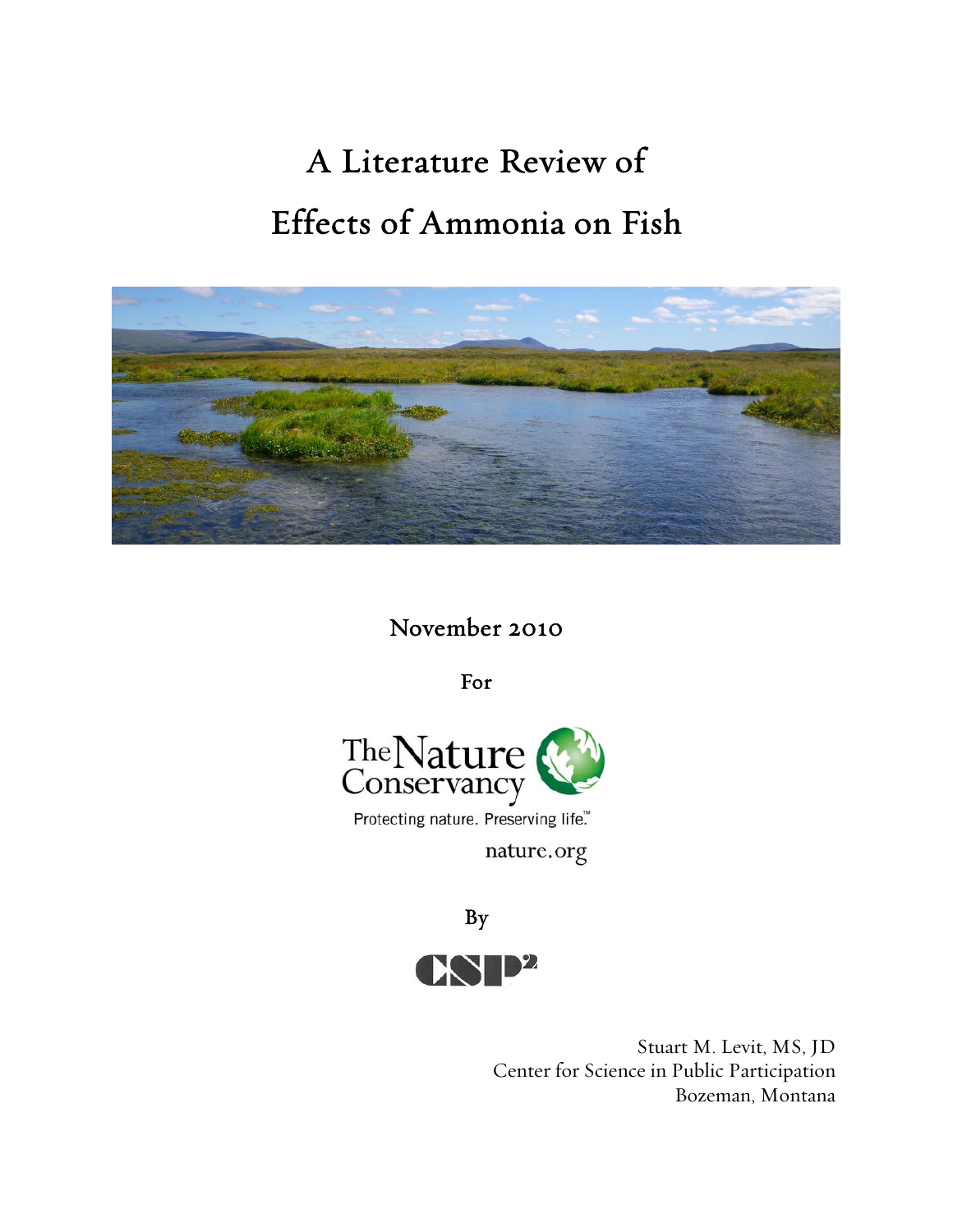## **Introduction**

The purpose of this paper is to summarize information from the scientific literature regarding the potential effects of ammonia on the environment, in particular on aquatic life near Bristol Bay, Alaska. Proposed mining of copper-sulfide ores near Bristol Bay, Alaska, could introduce ammonia to the environment.<sup>[1](#page-1-0)</sup>

| <b>Ammonia in the Environment</b> |  |  |
|-----------------------------------|--|--|
|                                   |  |  |

- Blasting compounds used by mines usually result in ammonia contamination in the environment.
- When ammonia enters the body via breathing, ingestion, or skin contact, it can react with water to produce ammonium hydroxide, a highly corrosive contaminant that damages cells on contact.
- Ammonia toxicity in fish is based on numerous primary factors, most notably pH and temperature.

Current ammonia levels in the Bristol Bay area are generally below fish toxicity levels, but some areas have elevated ammonia levels that appear to be related to natural organic (humic) content (Zamzow [2](#page-1-1)009).<sup>2</sup> Mine proponents and regulators need to clearly understand natural background ammonia levels and ensure that mining activities do not increase ammonia concentrations to levels that could adversely impact fisheries.

This factsheet provides a description of ammonia's behavior in surface waters, the potential sources of ammonia that are relevant to proposed mining in Bristol Bay, Alaska, and the toxicity of ammonia to native fish.

#### **Ammonia in the Environment**

ı

In natural surface waters, ammonia occurs in two forms: ionized ammonia,  $NH_4^+$ , and un-ionized ammonia,  $NH<sub>3</sub><sup>0</sup>$  (Francis-Floyd 2009).

<span id="page-1-0"></span> $<sup>1</sup>$  As discussed below, ammonia can change chemical form/species which changes its impacts and behaviors, such as</sup> toxicity, availability, etc. On the surface ammonia may changes form, such as to nitrates or nitrites but is less likely to change forms in groundwater - and therefore ammonia itself is more likely to exist in groundwater (*see e.g*. Morin

<span id="page-1-1"></span><sup>2009;</sup> Forsyth 1995).<br><sup>2</sup> The toxic form of ammonia (NH<sub>3</sub><sup>0</sup>) never exceeded the EPA recommendation for fish propagation, but a shift in pH from 7.5 to 8 with an increase of  $1^{\circ}$ C would cause some water to exceed ammonia criteria values (Zamzow 2009).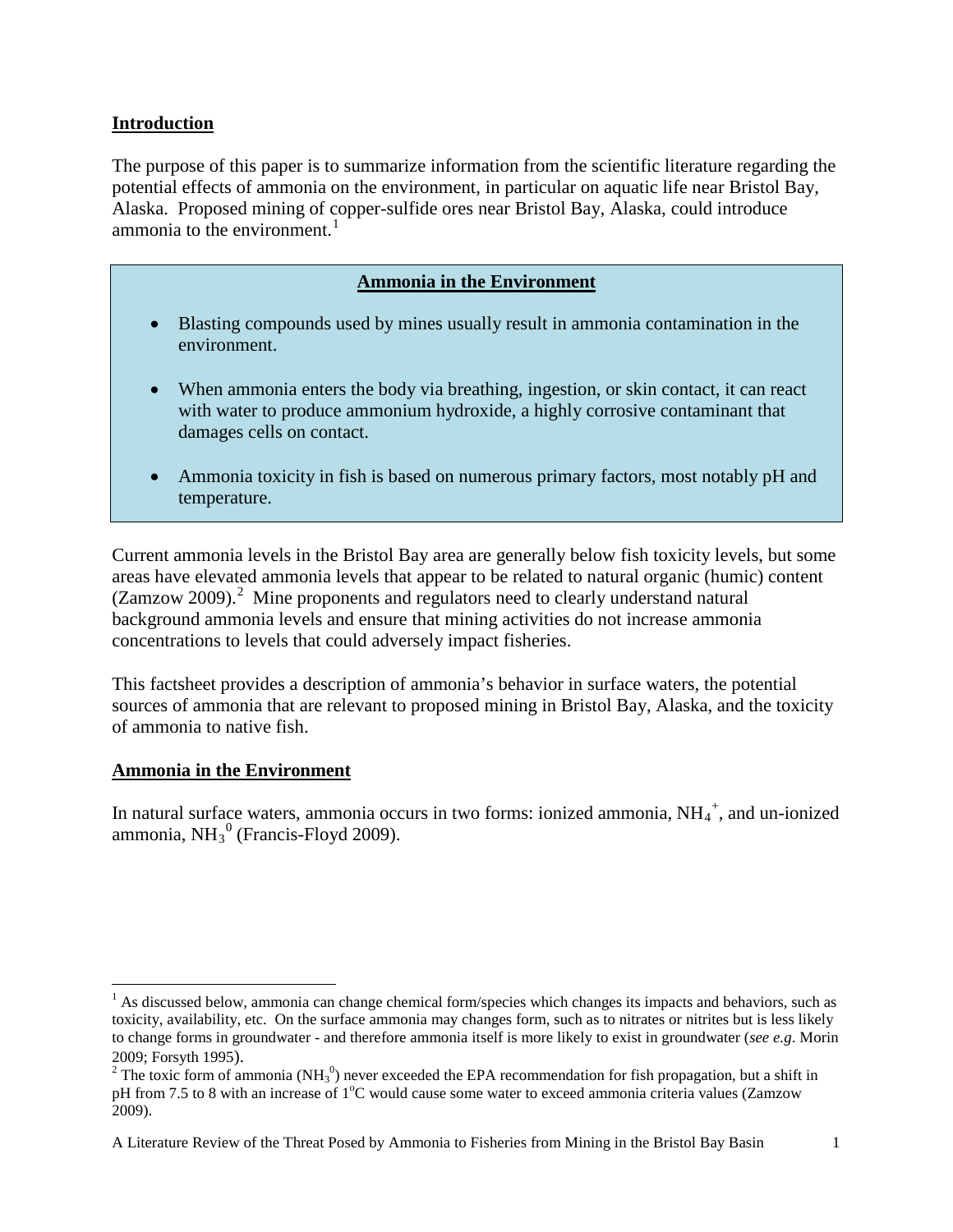

Ammonia can be produced naturally from the breakdown of organic matter and is excreted by fish as a nitrogenous waste product. In fish, ammonia is a byproduct of protein metabolism and is primarily excreted across the gill membranes, with a small amount excreted in the urine. As shown in Figure 1, ammonia produced by fish can be eliminated by bacterial conversion of ammonia to nitrite and nitrate. Nitrate can be used by plants and algae and is generally considered harmless to fish in natural waters (Francis-Floyd 2009).

Figure 1. Conversion of fish-generated ammonia in the environment (Francis-Floyd 2009).

Ammonia's aquatic toxicity is principally due to the un-ionized form,  $NH_3^0$  (Arthur et al. 1987). As pH increases, the toxicity of ammonia increases because the relative proportion of unionized ammonia increases,<sup>[3](#page-2-0)</sup> as shown in Figure 2 (Brinkman et al. 2009; Paley et al. 1993; EPA 1999).



Figure 2. Chemical speciation of ammonia over a range of pH values (EPA, 1999).

#### **Ammonia and Mining**

 $\overline{\phantom{0}}$ 

The use of blasting agents in the excavation of underground or open-pit mines can cause a large increase in ammonia and nitrate concentrations in nearby groundwater and surface water. Ammonia is also contained to a lesser extent in drilling muds<sup>[4](#page-2-1)</sup> (used in exploration drilling).

http://www.muddirect.net/MSDS/PDFs/EZ-Mud.pdf

```
A Literature Review of the Threat Posed by Ammonia to Fisheries from Mining in the Bristol Bay Basin 2
```
<span id="page-2-0"></span> $3$  An increase in pH by 1 unit will increase unionized ammonia by a factor of ten (Paley et al. 1993).

<span id="page-2-1"></span><sup>&</sup>lt;sup>4</sup> Halliburton EZ Mud Drilling by products MSDS; Accessed November 19, 2010.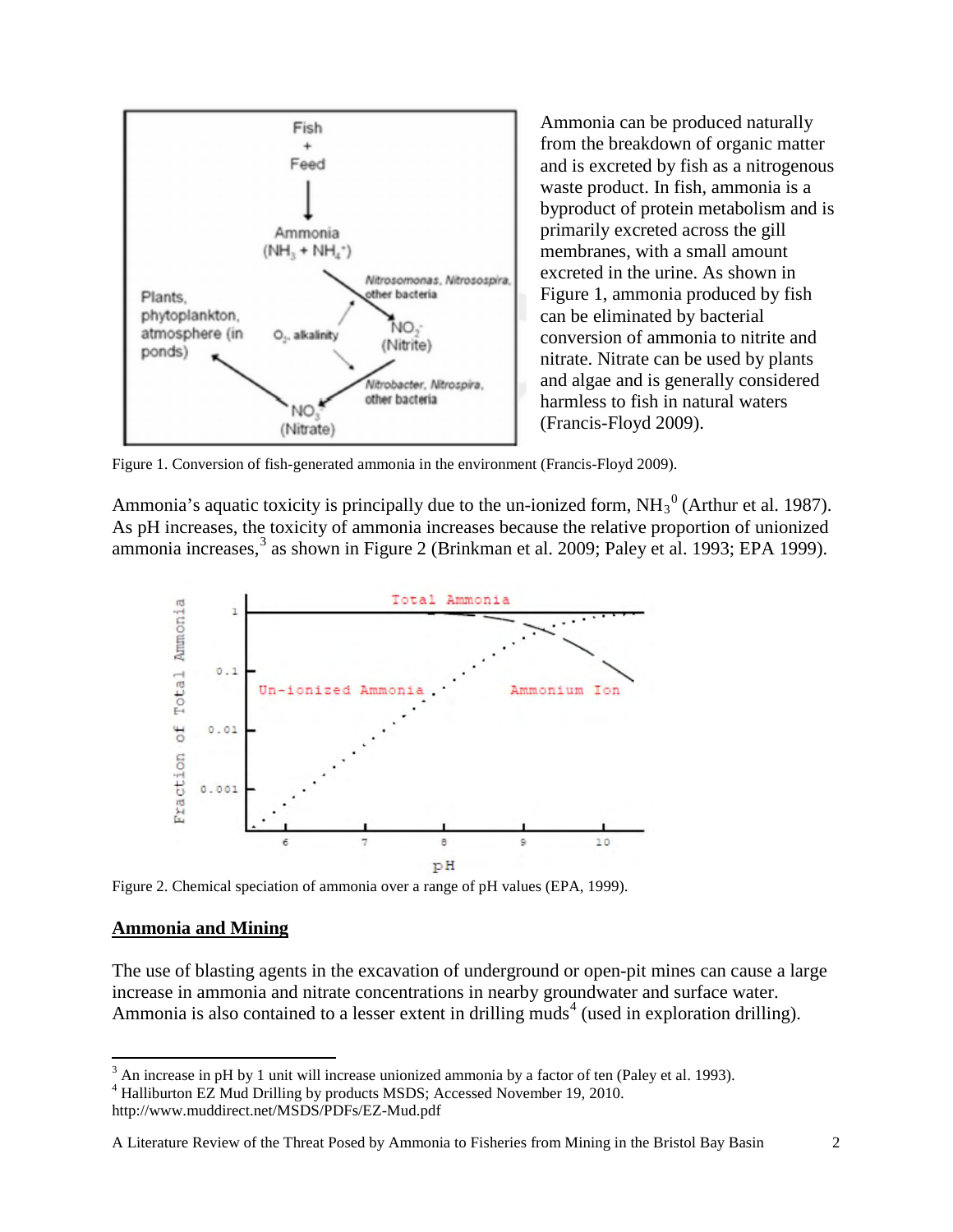Ammonium nitrate and fuel oil (ANFO) is the most common blasting agent used at mines (Revey 1996, Forsyth et al. 1995). Commercial blasting agents are predominantly ammonium nitrate and contain <10 percent diesel fuel oil. Other additives are used but make up only a small percent of total weight or volume. ANFO is highly water- soluble and can contaminate surface water and groundwater either through leakage or dispersion of unexploded materials or explosion residues. (Zaitsev et al. 2008; Revey 1996, Forsyth et al. 1995).

At open-pit diamond mines in the Canadian Arctic, the largest potential source of ammonia in runoff water is explosives residues from blasting (AMEC 2004). Residual ammonia from ANFO can range from 0.1% (in dry rock) to 8 or 9% (in wet holes or misfires), and this residual ammonia is available for leaching (AMEC 2004). The primary sources of ammonia contamination at open-pit mines are waste rock dumps, open pits, and the walls of open pits (AMEC 2004).

At the Kensington Mine, an underground gold mine in Alaska, elevated nitrate and ammonia concentrations (above projected permit limits) coincided with the exploratory drilling period (USFS 2004). At that mine, the implementation of best management practices<sup>[5](#page-3-0)</sup> for explosives reduced - but did not eliminate – the detection of ammonia (USFS 2004).

As an example of the quantities of explosives proposed to be used at a large mine, the NorthMet Project, an open-pit copper sulfide project in Minnesota, proposes to use over five million pounds of explosive materials during the life of the mine (NorthMet Project 2009). Even low leak and residual rates from such a large quantity of explosive material could raise ammonia concentrations for extended periods of time.

In addition to explosives, ammonia can derive from sewage at mine sites. The following section discusses the impacts of ammonia on fish.

# **Ammonia and Fish**

l

Ammonia is a toxic compound that can adversely affect fish health. The nature and degree of toxicity depends on many factors, including the chemical form of ammonia, the pH and temperature of the water, the length of exposure, and the life stage of the exposed fish. Issues associated with toxicity testing and the consequences of ammonia exposure are also discussed.

# *Ammonia Speciation, Temperature, and pH*

When dissolved in surface water, ammonia exists in two forms:  $NH_3^0$  (unionized) and  $NH_4^+$ (ionized). Ionized ammonia does not easily cross fish gills and is less bioavailable than the unionized form (Francis-Floyd 2009; EPA 1989). The unionized form  $(NH_3^0)$  can cross from water into fish, and once inside, some converts to the ionized form  $(NH_4^+)$ , which then causes cellular damage (EPA 1989). The primary form of total body ammonia in fish at physiological pH (7.0–8.0) is ammonium, or  $NH_4^+$ ; it is this chemical species that is responsible for toxic effects (NH<sub>3</sub><sup>0</sup> is the most toxic form to aquatic life, but  $NH_4^+$  is the most toxic form *in the body*)

<span id="page-3-0"></span><sup>&</sup>lt;sup>5</sup> BMPs focused on the use of insoluble blasting agents and good housekeeping practices (USFS 2004).

A Literature Review of the Threat Posed by Ammonia to Fisheries from Mining in the Bristol Bay Basin 3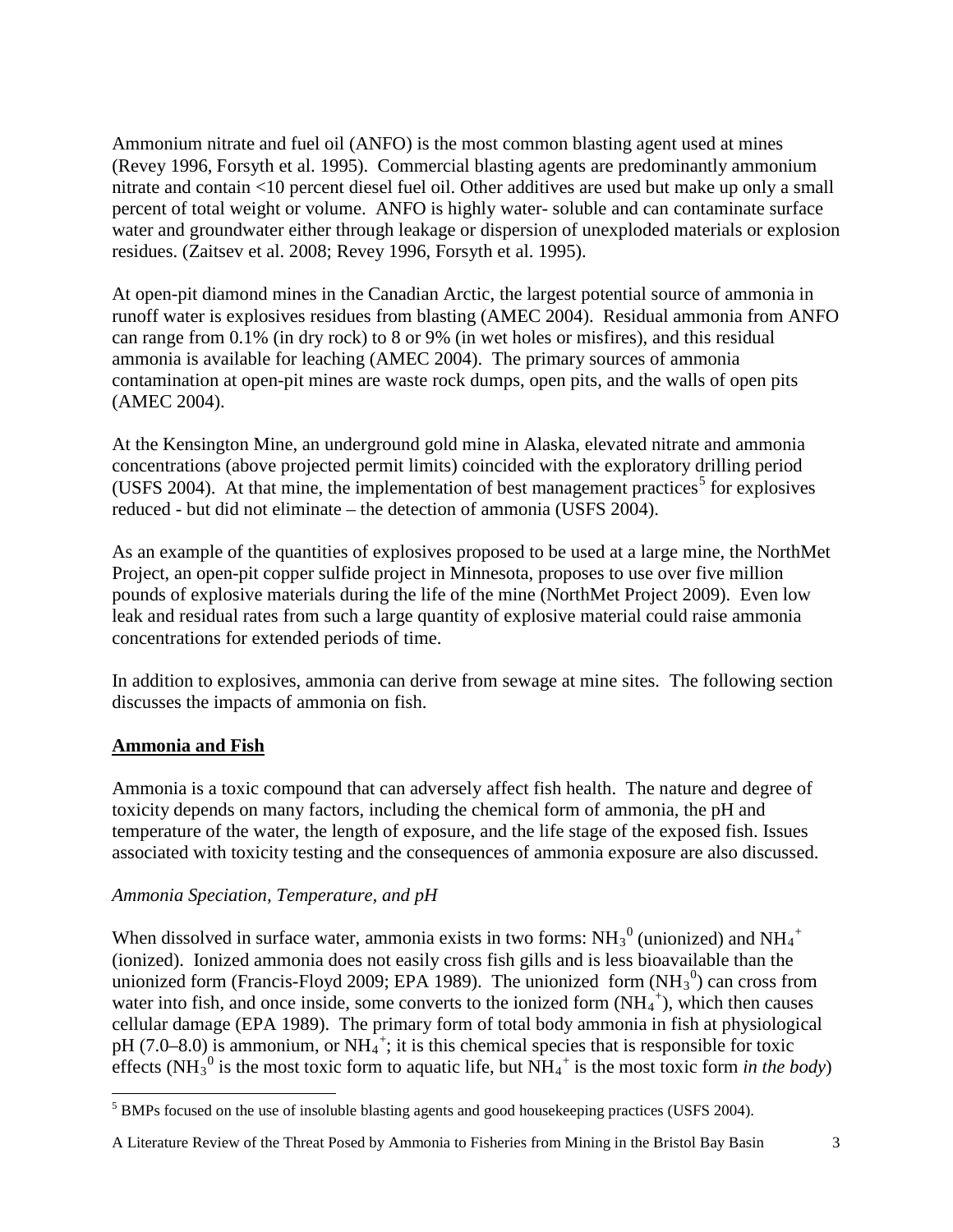(McKenzie et al. 2008; Smart 1976; Hillaby and Randall 1979). Although unionized ammonia is the more toxic form, toxicity is most commonly expressed as total ammonia - the sum of  $NH_3^0$ and  $NH_4^+$  in water.

Ammonia is more toxic to aquatic life at higher temperature and pH values. As pH increases, so does the fraction of unionized ammonia (see Figure 1) and the toxicity to fish (EPA 1999).<sup>[6](#page-4-0)</sup> The ratio of NH<sub>3</sub><sup>0</sup> to NH<sub>4</sub><sup>+</sup> increases by 10 times for each one-unit rise in pH, and by approximately 2 times for each  $10^{0}$ C rise in temperature from 0-30<sup>0</sup>C (US EPA, 2009).

Ammonia toxicity is also a function of ionic strength, or the salinity of the water. Several studies have indicated that increasing the hardness of ambient water can in some cases decrease ammonia toxicity (Wicks et al. 2002; Soderberg and Meade, 1992). In general, seawater species are slightly more sensitive to ammonia toxicity than freshwater species (Randall et al. 2002).

## *EPA and State of Alaska Criteria and Issues with Testing*

 $\overline{\phantom{0}}$ 

The US Environmental Protection Agency (EPA) is responsible for recommending methods for states to use when deriving water quality standards. EPA has recommended criteria for the protection of aquatic biota from ammonia in surface waters under the Clean Water Act. EPA protocols call for using measured pH and temperature values in surface water for calculating acute and chronic ammonia criteria values (EPA, 1999). Alaska's freshwater standard for ammonia is broken into three primary categories: Acute freshwater standards based on pH; chronic freshwater ammonia based on pH and temperature when early life stages of fish are present; and chronic freshwater ammonia based on pH and temperature when early life stages are absent (Alaska DEC 2003).

Acute toxicity studies for ammonia follow standard guidelines that include exposure of fish to ammonia under static conditions - using starved, resting, unstressed animals (Randall et al. 2002; Stephen et al. 1985). The standardization is important to facilitating comparisons between studies (Randall et al. 2002; Stephen et al. 1985). However, toxicity tests may underestimate the toxicity of ammonia in natural environments because they are conducted in artificial conditions that minimize stress and internal ammonia levels (Brinkman et al. 2009; Ip et al. 2001). Among other biological changes, stress in fish increases ammonia production - and ammonia toxicity (Randall et al. 2002). As a result, stressed fish are more sensitive to external ammonia than unstressed fish (although stressed fish may be more protected in the post-stress period) (Randall et al. 2002). In fish, internal ammonia levels increase after feeding, swimming, and stress - all conditions that are avoided when acute toxicity tests are carried out using EPA guidelines (Randall et al. 2002; Stephen et al. 1985). Fish have strategies to protect them from the internal ammonia pulse following feeding, and this also protects them from increases in external ammonia. Therefore, unfed fish may be more sensitive to external ammonia than fed fish (See

A Literature Review of the Threat Posed by Ammonia to Fisheries from Mining in the Bristol Bay Basin 4

<span id="page-4-0"></span><sup>&</sup>lt;sup>6</sup> It makes sense that the unionized form would be more toxic: Unionized ammonia is a neutral molecule and can diffuse across cell membranes of aquatic organisms more easily than the ionized form (EPA 1999). As described below, ammonia is naturally produced by fish and their strategies to excrete the unionized form are largely dependent on passive diffusion across the gills - which would be much less efficient or impossible in waters with high external unionized ammonia (EPA 1999). In other words - water with higher unionized ammonia will reduce or reverse the diffusion gradient, causing fish to concentrate ammonia in their gills and blood (EPA 1999).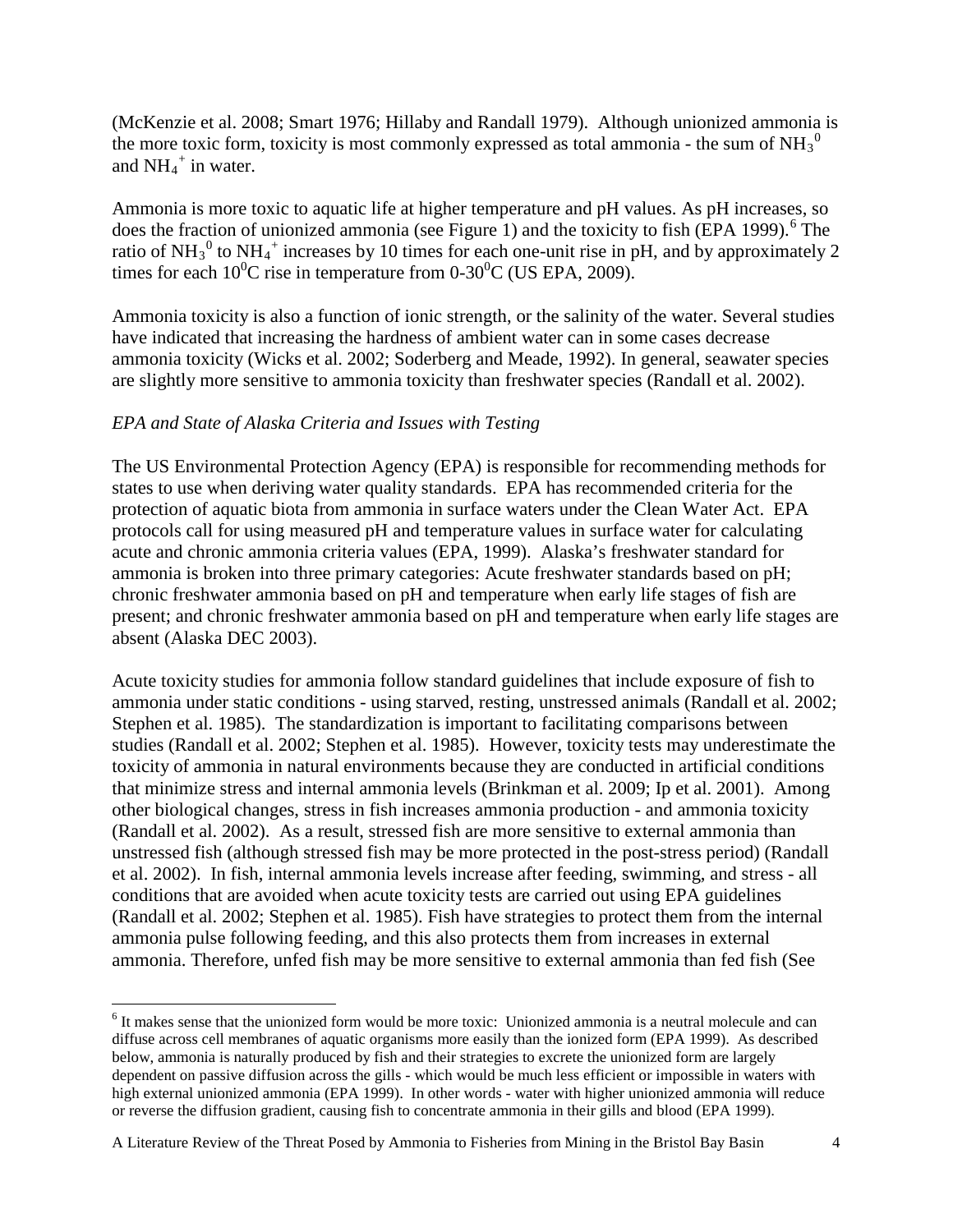Randall et al. 2002). As a result, current EPA criteria are based on toxicity tests carried out on fish when the fish may be *least* sensitive to ammonia (Randall et al. 2002).

Further, the toxicity of ammonia may be affected by combinations of biotic factors (e.g., quiescent water in exposure tanks, feeding of test organisms, and other stressors) (Brinkman et al. 2009). Brinkman's study concluded that for the early life stage, the current EPA standards for ammonia are protective (Brinkman et al. 2009). But the results also indicate that more study is needed to determine the influences of other factors (such as quiescent exposure waters and combinations of other stressors) that may underestimate ammonia toxicity to fish in the wild (Brinkman et al. 2009).

Fish that are exercising and exposed to ammonia have decreased swimming performance and increased susceptibility to acute ammonia exposure (Wicks et al. 2002, *referring to* Beaumont et al. 1995; and Day and Butler 1996). It has been shown that swimming performance is reduced in Coho salmon exposed to ammonia levels higher than  $0.04$  mg per l NH $_3^{07}$  $_3^{07}$  $_3^{07}$  (Wicks et al. 2002). Salmonids swimming at 60% Ucrit<sup>[8](#page-5-1)</sup> exposed to the ammonia levels promulgated by the EPA may not only reduce swimming performance, but could be lethal (Wicks et al. 2002). EPA's recommended standards may not protect swimming fish and may endanger annual migrations of anadromous fishes (Wicks et al. 2002).

# *Length of Exposure*

ı

The concentrations of ammonia that cause toxicity to fish depend on the length of exposure. Lower concentrations may not kill or adversely affect fish over short periods of time, but the same concentrations could kill or impair aquatic life under longer time frames. US EPA recommends an acute ammonia criterion of 2.9 or 5.0 mg N/L (for short-term exposure) and a chronic criterion of 0.26 or 1.8 mg N/L (for long-term exposure). Water with concentrations of less than 0.020 mg/L unionized ammonia is considered safe for fish reproduction (EPA 1989). As shown in Figure 3, lower and lower concentrations of ammonia are tolerated with increasing pH values under acute (short-term) exposure scenarios. The same is true under longer term exposures (Figure 4), and lower concentrations are tolerated under higher temperatures.

A single or simple concentration measurement of ammonia is not sufficient to evaluate and/or regulate ammonia contamination. The influence on the toxicity of ammonia to fish is impacted by both duration and frequency of exposure. Duration of exposure to ammonia has been demonstrated to be a critical factor affecting fish survival - and should therefore be incorporated into chronic and acute standards. The demonstrated influence of exposure frequency indicates the need to consider the return period of transient pollution events in deriving appropriate standards because the return period will fundamentally influence the degree of recovery following exposure and, consequently, the long-term viability of fish populations (Milne et al. 2000).

A Literature Review of the Threat Posed by Ammonia to Fisheries from Mining in the Bristol Bay Basin 5

<span id="page-5-0"></span> $<sup>7</sup>$  It has been shown that increased calcium can protect free-swimming rainbow trout fry exposed to elevated</sup> ammonia at pH of both 7.8 and 9.0 (Wicks et.al. 2002).

<span id="page-5-1"></span><sup>&</sup>lt;sup>8</sup> This is about 2.2 body lengths per second - a speed often exceeded by migrating sockeye salmon whose swim speeds through river constrictions can range from 5.8 to 11.7 body lengths per second (Hinch and Bratty, 2000).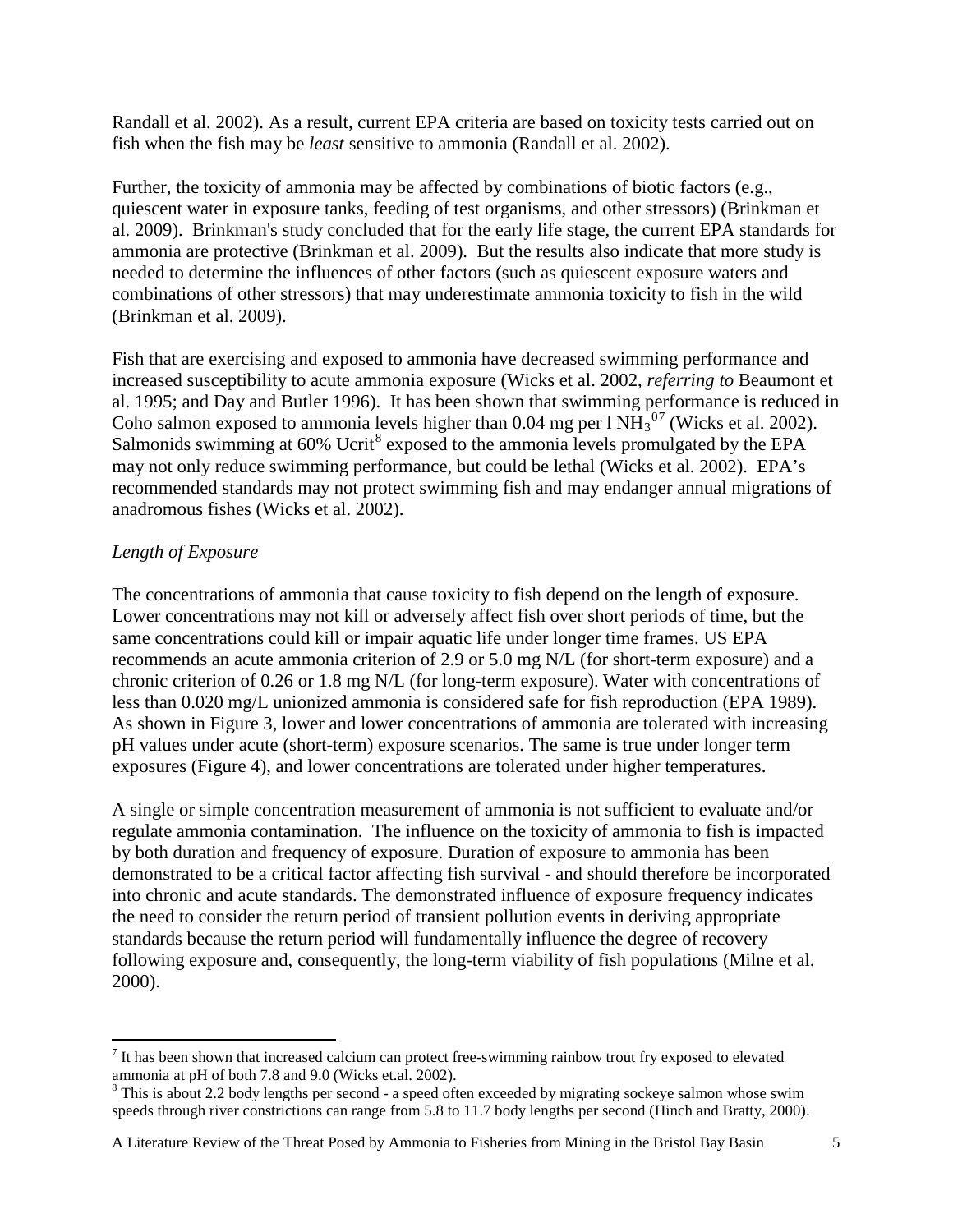Acute toxicity of ammonia to rainbow trout has been extensively studied, and the results are largely consistent, indicating that ammonia can kill fish when levels exceed US EPA standards (Brinkman et al. 2009; EPA 1999; EPA 1989). In contrast, chronic toxicity data for rainbow trout are limited and demonstrate a wide range of toxicity thresholds (Brinkman et al. 2009). Many chronic toxicity studies have been based on relatively short exposure periods (less than 96 hours) (Brinkman et al. 2009). Therefore, conclusions about chronic toxicity should be made with caution (Brinkman et al. 2009).



Figure 3. Acute ambient water quality criteria (criterion maximum concentration)<sup>[9](#page-6-0)</sup> for ammonia (NH<sub>3</sub><sup>0</sup>) toxicity, with salmonids present, across a range of pH values (EPA 1999).



<span id="page-6-1"></span>Figure 4. Chronic ambient water quality criteria (criterion continuous concentration)<sup>[10](#page-6-1)</sup> for ammonia toxicity, with fish early life stages present, across a range of pH and temperature values (EPA 1999).

ı

<span id="page-6-0"></span> $9$  The Criteria Maximum Concentration (CMC) is an estimate of the highest concentration of a material in surface water to which an aquatic community can be exposed briefly without resulting in an unacceptable effect.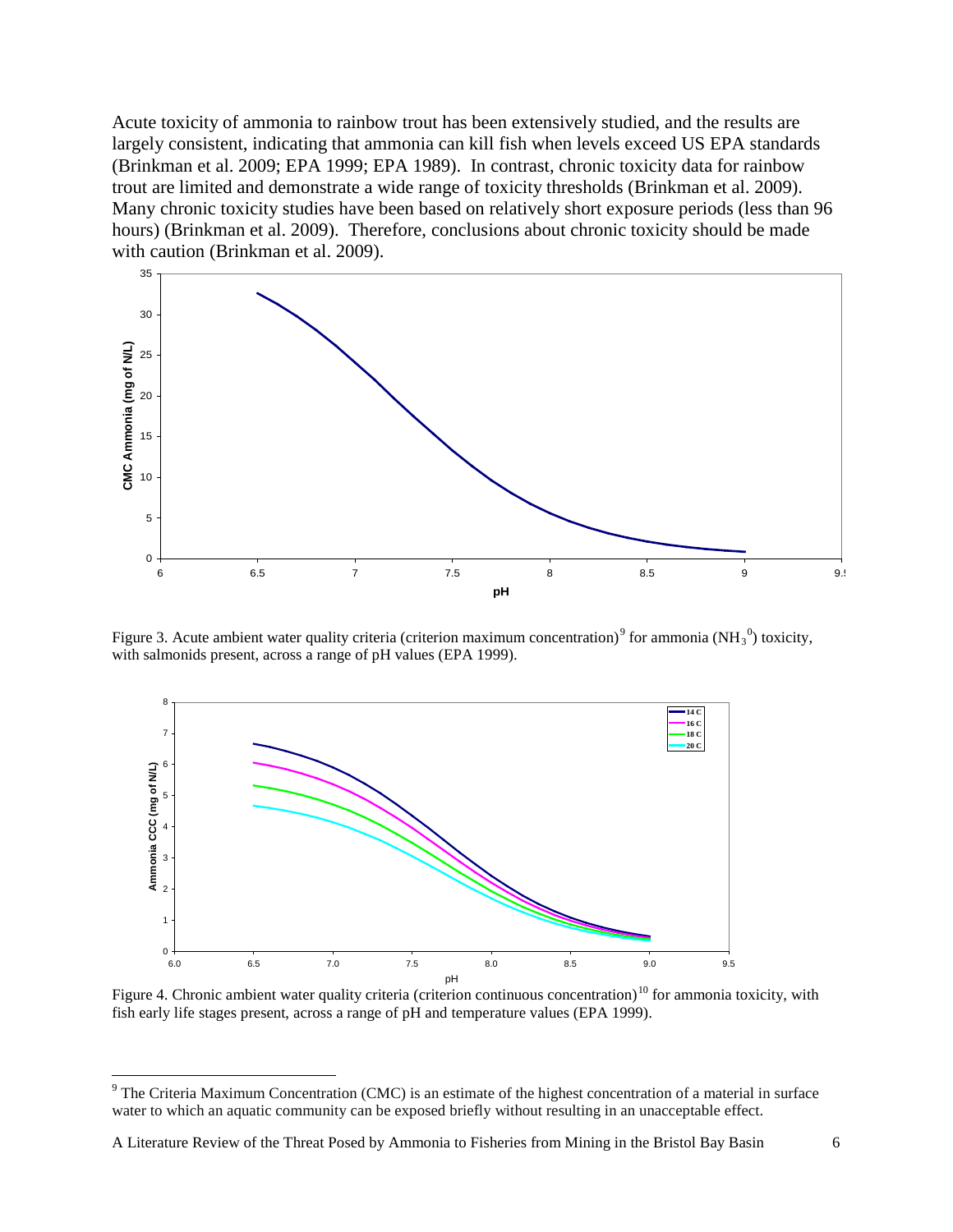#### *Toxicity and Life Stage*

Acute toxicity susceptibility to ammonia varies by life stage of the fish. Susceptibility to ammonia decreases as fish develop from sac  $f(y)$ <sup>[11](#page-7-0)</sup> to juveniles and increases with age of the fish after the juvenile stage. In rainbow trout, acute susceptibility decreases as the fish developed from sac fry to juveniles and increases thereafter (Thurston et al. 1983). Acute toxicity decreases in rainbow trout as temperature increases (over the range 12 to  $19^{\circ}$ C), and no significant differences in toxicity were observed in tests with different ammonium salts (Thurston et al. 1983). Further, toxicity may increase for repeated exposures to ammonia, such that a second ammonia exposure during a fish's recovery period (from a prior exposure to ammonia, when it is unloading excess ammonia from the body) could be "extremely serious" for sac fry (alevins) (Paley et al. 1993). Rainbow trout embryos and sac fry are more resistant to the lethal effects of ammonia than are swim-up fry,  $^{12}$  but development of sac fry to the swim-up stage is delayed by exposure to ammonia (Brinkman et al. 2009).

#### *Consequences of Ammonia Exposure*

 $\overline{\phantom{0}}$ 

Fish are exposed when ammonia enters a fish across its gill epithelium - in freshwater this may be almost exclusively via passive diffusion of ammonia as a gas in solution (McKenzie et al. 2008; Randall and Wright 1987; Ip et al. 2001; Randall and Tsui 2002; and Eddy 2005). Ammonia is also produced as an end product of metabolism and then excreted across the gill epithelium (McKenzie et al. 2008; Randall and Wright 1987; Wright 1995; Randall and Tsui 2002). Ammonia can accumulate in fish as a consequence of exposure to elevated water ammonia concentrations or when excretion of the endogenous metabolite is inhibited $13$ (McKenzie et al. 2008).

Ammonia can be acutely toxic to fish mainly due to its effect on the central nervous system, because it causes "acute ammonia intoxication" - which includes convulsions and death (Randall et al. 2002). Concentrations of ammonia that are acutely toxic to fish may cause loss of equilibrium, hyperexcitability, increased breathing, cardiac output, and oxygen uptake, and, in extreme cases, convulsions, coma, and death (EPA 1989). Lower concentrations of ammonia can cause a reduction in hatching success, reduction in growth rate and morphological development, and pathologic changes in tissues of gills, livers, and kidneys (EPA 1989).

A Literature Review of the Threat Posed by Ammonia to Fisheries from Mining in the Bristol Bay Basin 7

 $10$  The Criterion Continuous Concentration (CCC) is an estimate of the highest concentration of a material in surface water to which an aquatic community can be exposed indefinitely without resulting in an unacceptable effect (EPA 2009).

<span id="page-7-0"></span><sup>&</sup>lt;sup>11</sup> Newly hatched fish are called fry, or sometimes sac fry or alevins because they continue to feed on the yolk sac attached to their bellies (USFWS 2007).

<span id="page-7-1"></span>attached to their bellies (USFWS 2007).<br><sup>12</sup> Hatching success and sac fry survival were unaffected by exposure to 16.8 mg NH<sub>3</sub><sup>0</sup>, the highest concentration of ammonia used in those tests, and ammonia-related mortality did not occur until shortly after absorption of the yolk sac, which the authors concluded suggested that the swim-up fry stage is more sensitive than the embryonic and sac fry stages (Brinkman et al. 2009). Shortly after swim-up, fry are about 20 times more sensitive to ammonia than are

<span id="page-7-2"></span>eggs and sac fry (Brinkman et al. 2009).<br><sup>13</sup> In freshwater, excretion occurs mostly by passive diffusion of NH<sub>3</sub><sup>0</sup> (Mckenzie et al. 2008), so ammonia contamination can harm fish by direct contamination as well as by limiting the ability to naturally diffuse ammonia.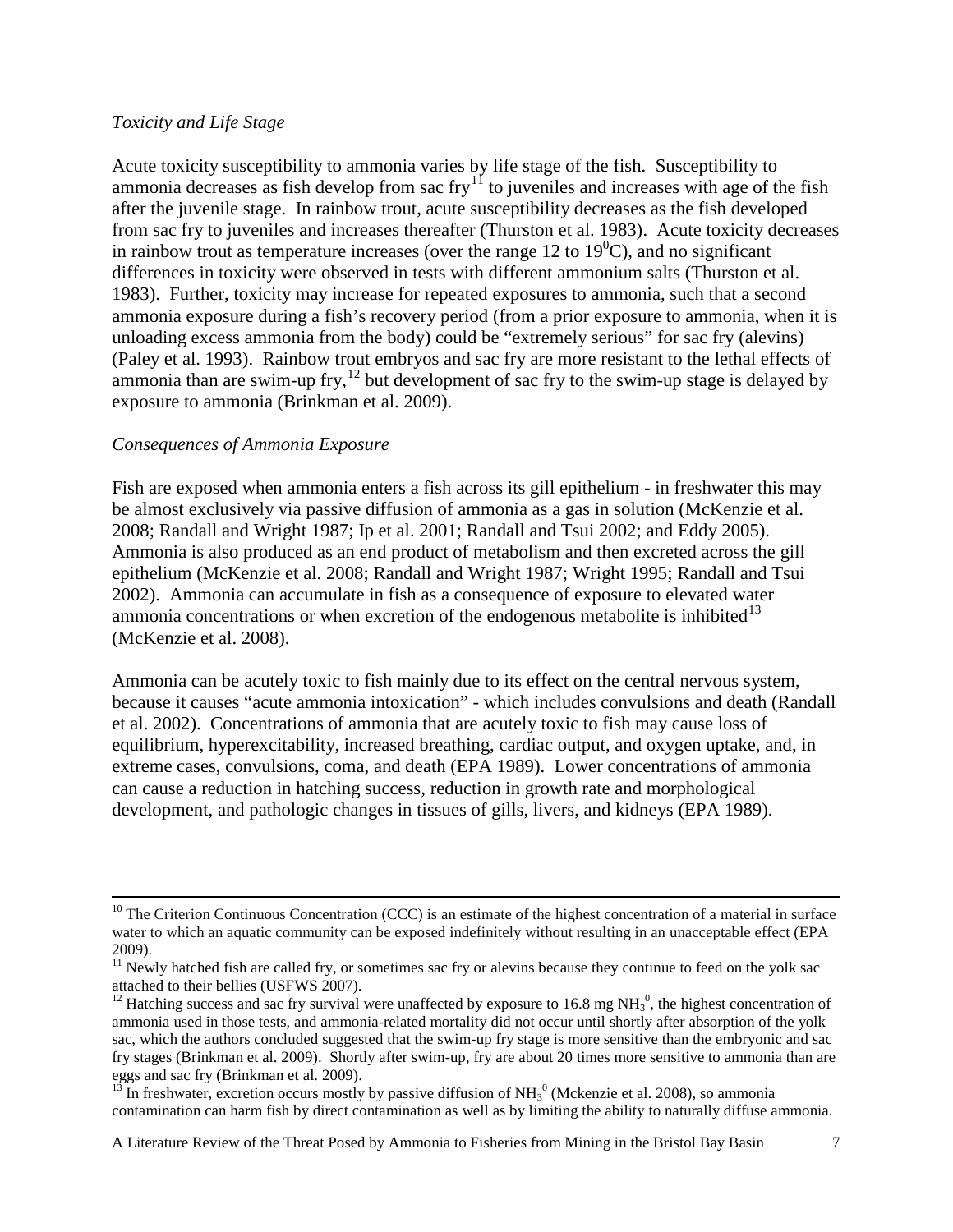Most fish species cannot tolerate high total ammonia concentrations (Randall et al. 2002). In fish, elevated ammonia levels in the environment either impair ammonia excretion or cause a net uptake of ammonia from the environment - with the end result that ammonia becomes elevated in the body and ultimately can lead to convulsions and death (Randall et al.  $2002$ ).<sup>[14](#page-8-0)</sup>

Escape responses is a reflex that comprises a sudden and brief acceleration, typically in a direction away from the startling stimulus, such as a predator, and are used by fish as a defense mechanism (McKenzie et al. 2008; Domenici and Blake 1993). The success of an escape response for predator avoidance depends on both sensory and locomotory performance. (McKenzie et al. 2008). Many environmental factors influence the escape response, such as temperature, dissolved oxygen, and turbidity (McKenzie et al. 2008).

In response to sublethal concentrations of ammonia, some fish have been shown to suffer impaired performance of the startle-escape response and accumulations of ammonia in the water and in mullet tissues impaired various sensory and motor components of the response, often in a manner that appeared to be proportional to the ammonia concentrations. (McKenzie et al. 2008). In that study, the only two performance variables that were not affected by ammonia were responsiveness (an indicator of acoustic or visual sensitivity and motivation to escape) and directionality (an indicator of overall sensory performance) (McKenzie et al. 2008).<sup>[15](#page-8-1)</sup>

Ammonia can act on a fish's central nervous system and cause effects such as hyperventilation, hyperexcitability, and loss of equilibrium (and, as described elsewhere, convulsions, coma, and death) (McKenzie et al. 2008; Olson and Fromm 1971; Hillaby and Randall 1979; Arillo et al. 1981; McKenzie et al. 1993). In rainbow trout (*Oncorhynchus mykiss*), sublethal concentrations of ammonia can cause hyperexcitability, resulting in fish crashing into the sides of the tank in response to any disturbance (McKenzie et al. 2008; Olson and Fromm 1971). Sublethal accumulations of ammonia in plasma (hyperammonemia) can impair the ability of salmonids to perform exercise in an incremental "critical swimming speed" protocol -- which can mean that fish are unable to escape predation or other threats because they can't recruit white muscle to power anaerobic burst swimming at relevant speeds (McKenzie et al. 2008; Beaumont et al. 1995; Shingles et al. 2001; Wicks et al. 2002).

ı

A Literature Review of the Threat Posed by Ammonia to Fisheries from Mining in the Bristol Bay Basin 8

<span id="page-8-0"></span> $14$  Rainbow trout may be able to tolerate a slightly higher background ammonia level because they can excrete part of an ammonia load against high ambient ammonia levels in both freshwater and saltwater (Randall et al. 2002; Wilson and Taylor 1992; Randall et al. 1999).

<span id="page-8-1"></span><sup>&</sup>lt;sup>15</sup> The study noted that the concentration of ammonia used was at various maximum concentration levels permitted by the EPA for waters without salmonids. It then suggested that higher numbers exist in the environment in spite of EPA regulations. (McKenzie et al. 2008). Further, the EPA regulations for waters containing salmonids are lower than the EPA regulations for waters containing non-salmonids. The study is presented here to underscore the need to protect fish from ammonia and to identify the need to examine the specific impacts and thresholds on salmonids such as those found in Alaska and in the Bristol Bay region. The study also noted that tissue loads, which will define toxic effects in fish, have been observed in salmonids following exposure to much lower ambient ammonia concentrations and that the venous ammonia concentrations measured in the mullet in this study were similar to those associated with impaired Ucrit exercise performance in salmonids in freshwater (McKenzie et al. 2008; Wicks and Randall 2002; Wicks et al. 2002; McKenzie et al. 2003). Further, the study authors noted that it has also been established that sublethal concentrations of other pollutants, such as water pH and heavy metals, can cause an accumulation of ammonia in the plasma of fish to levels that are similar to those measured in the mullet (McKenzie et al. 2008; Ye and Randall 1991; Butler et al. 1992; Beaumont et al. 1995a, 1995b; Day and Butler 1996).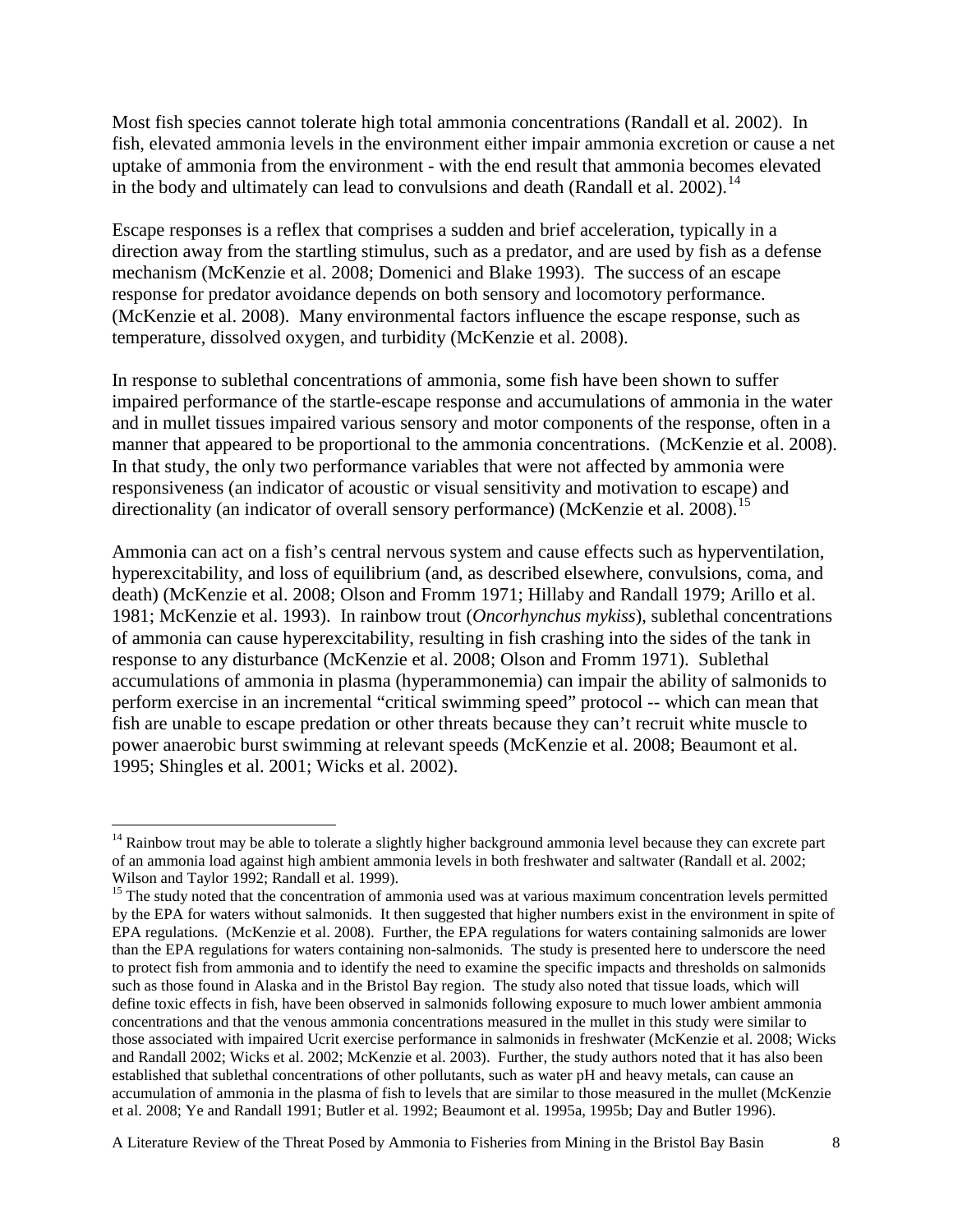A critical problem with sublethal ammonia toxicity is that increased latency of the response and reduced kinematic performance would presumably put the fish at greater risk of predation from predators such as birds and mammals that would not accumulate or be similarly impaired by ammonia exposure (McKenzie et al. 2008).

# **Avoiding Risks to Fish from Mining-Related Ammonia Contamination in Bristol Bay**

The history of mining demonstrates that most if not all mines cause pollution - whether offsite or onsite (*see e.g*., Kuipers and Maest, 2006). Ammonia's behavior in the environment and toxicity can be largely site-specific based on major factors such as pH and temperature and biotic factors. Any mining-related regulatory standards for ammonia in the Bristol Bay ecosystem should be based on the worst-case scenario for temperature. Ammonia should be a regulated contaminant<sup>[16](#page-9-0)</sup> in any mining permit, particularly an area as sensitive and important (biologically, culturally, economically, etc.) as Bristol Bay. To be effective and representative, the permit must require simultaneous measurement of both temperature and pH.

Predicting ammonia and nitrogen species contamination may not be reliable and therefore it may be that only after mining is underway that contamination is identified and quantified (Morin 2009). Therefore, it will be important for any mining activities in the Bristol Bay area to be preceded by a clear understanding of baseline/background ammonia concentrations and the causes of measured elevated (relative to other Alaskan waters) concentrations of ammonia in the vicinity of the lease area.

Prior to permitting, mine proponents and regulators should evaluate and clearly convey to the public the potential for acute and chronic impacts to aquatic life from ammonia exposure. These evaluations should continue after mining commences.

# **References**

 $\overline{\phantom{0}}$ 

Alaska Water Quality Criteria Manual for Toxic and Other Deleterious Organic and Inorganic Substances, 2003. State Of Alaska Department Of Environmental Conservation, available at: http://water.epa.gov/scitech/swguidance/waterquality/standards/upload/2004\_07\_01\_standards wqslibrary\_ak\_ak\_10\_toxics\_manual.pdf.

Stephen F. Brinkman, 2009. Chronic Toxicity of Ammonia to Early Life Stage Rainbow Trout. Transactions of the American Fisheries Society 138:433–440.

Forsyth, B. Cameron, A., and Miller, S., 1995, Explosives and water quality. From the Proceedings of Sudbury `95 Mining and the Environment. Montreal, Quebec, Canada. Mine Environment Neutral Drainage (MEND), 795-803.

<span id="page-9-0"></span> $16$  There are some arguments that it is a secondary contaminant as compared to primary contaminants. However, because of the high amount of ammonia used in mining and frequency of ammonia directly resulting from blasting materials (and cyanide where that is degrading) it should be considered - and regulated as - a primary contaminant.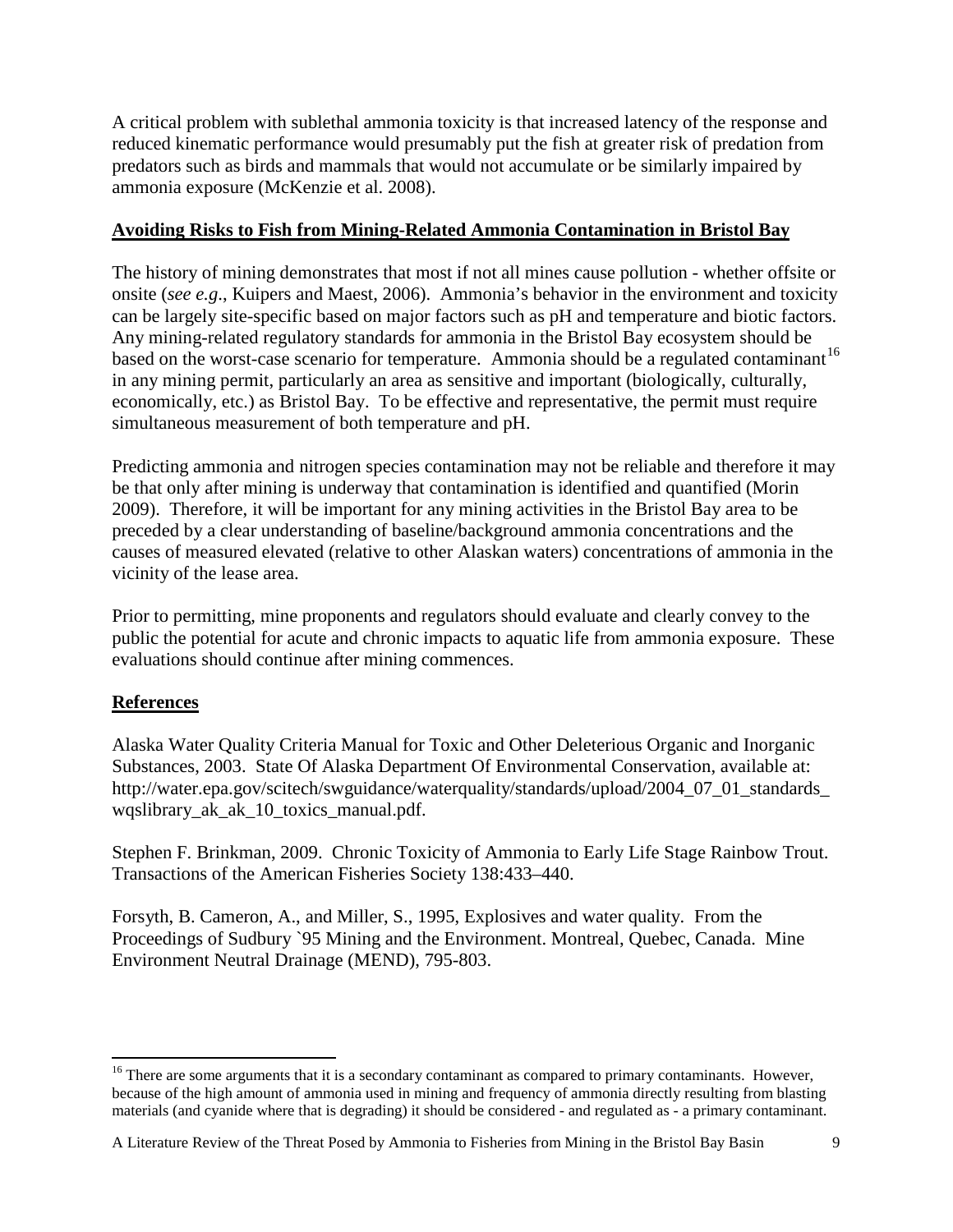James R. Kuipers and Ann S. Maest, 2006. Comparison of Predicted and Actual Water Quality at Hardrock Mines, The reliability of predictions in Environmental Impact Statements. Available at: http://www.earthworksaction.org/pubs/ComparisonsReportFinal.pdf.

D. J. McKenzie, A. Shingles, G. Claireaux, and P. Domenic, 2008. Sublethal Concentrations of Ammonia Impair Performance of the Teleost Fast-Start Escape Response. Physiological and Biochemical Zoology 82(4):353–362 (2008 by The University of Chicago).

Ian Milne, John Seager, Mike Mallett, And Ian Sims, 2000. Effects Of Short-Term Pulsed Ammonia Exposure On Fish. Environmental Toxicology and Chemistry, Vol. 19, No. 12, pp. 2929–2936.

Mitchell, NL and GA Lamberti. 2005. Responses In Dissolved Nutrients And Epilithon Abundance to Spawning Salmon in Southeast Alaska Streams. *Limnol. Oceanogr.* 50 (1): 217- 227.

Kevin A. Morin and Nora M. Hutt, 2009. Mine-Water Leaching Of Nitrogen Species From Explosive Residues. Minesite Drainage Assessment Group (www.mdag.com), Surrey, British Columbia, Canada. GeoHalifax 2009.

R. K. Paley, I. D. Twitchen and F. B. Eddy, 1993. Ammonia, Na+, K+ And Cl2 Levels In Rainbow Trout Yolk-Sac Fry In Response To External Ammonia. J. exp. Biol. 180, 273-284.

D. J. Randall and T. K. N. Tsui, 2002. Ammonia Toxicity In Fish. Mar Pollut Bull. 2002;45(1- 12):17-23.

G.F. Revey, 1996. Practical Methods to Control Explosives Losses and Reduce Ammonia and Nitrate Levels in Mine Water. Mining Engineering, July 1996, 61-64.

Charles E. Stephen, Donald I. Mount, David J. Hansen, John R. Gentile, Gary A. Chapman, and William A. Brungs, 1985. Guidelines For Deriving Numerical National Water Quality Criteria For The Protection Of Aquatic Organisms and Their Uses, Prepared for US EPA, available at: http://www.epa.gov/waterscience/criteria/library/85guidelines.pdf.

Robert V. Thurston and Rosemarie C. Russo, 1983. Acute Toxicity of Ammonia to Rainbow Trout. American Fisheries Society 112:696-704.

US Environmental Protection Agency (EPA), 1999. 1999 Update Of Ambient Water Quality Criteria For Ammonia. EPA-822-R-99-014.

U.S. Fish and Wildlife Service (USFWS), 2007. Brochure: Salmon of the Pacific Coast. Available at: http://www.fws.gov/dpps/visualmedia/printingandpublishing/pdf /pubpricelistnov09.pdf; Accessed November 19, 2010. http://www.krisweb.com/aqualife/lifecycle\_early.htm.